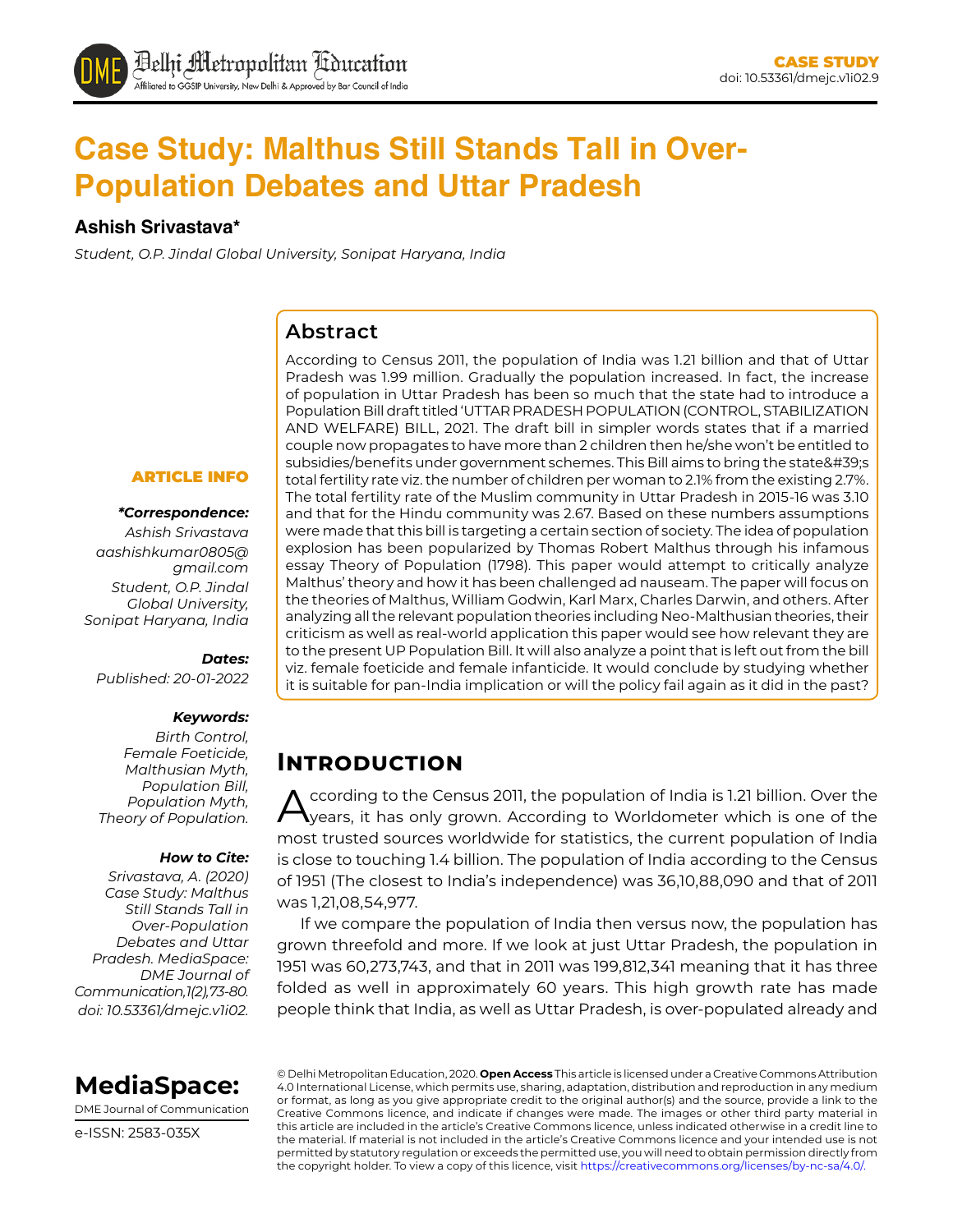people continue to procreate more offspring which is further worsening the crisis as there are no checks or balances to keep the procreation under control.

## **Aims**

- To understand India's initiatives to tackle/prevent explosion of population
- To analyse the Population Myth given by Malthus and observing why it became a myth by analysing the critiques that it attracted
- To analyse how Malthus' Theory has found its way in the UP Population Bill 2021
- To analyse how socio-political concerns that were left out of the bill such as female infanticide will affect the population of the state if it gets implemented
- To find out whether this is suitable for a Pan-India implication or not

# **Methodology**

Doctrinal as well as empirical research has been used for this paper. The reason for using doctrinal approach was to tend to the need to have a coherent understanding of the UP Population Bill, Malthusian theory and its critiques without having any form of biased approach. Books, journals, case observations made by the learned Judges were analyzed for Doctrinal approach.

The reason for using empirical method was to tend to the need to understand the practical implication, opinion of the people whose lives will be affected if this bill gets implemented. After studying similar cases, the views, opinion and the possible first-hand experience of the people was important to understand whether this bill is suitable for a Pan-India implication or not. Therefore, both methods was needed and used to provide a well-rounded approach to the subject. Interviews, surveys were conducted to understand people's opinions on the subject.

## **India's measures to tackle Overpopulation**

India has been taking steps to tackle such a high level of procreation since the mid 20<sup>th</sup> century. India became one of the first nations in the whole world

to initiate an official family planning plan as early as 1952 when it came up with the First Five Year Plan. Since then, till now, India has been trying to continue the efforts to prevent a population explosion. These 5-year plans were not that effective till the 1980s even after investing a lot into it. The then Prime Minister of India, Mr. Rajiv Gandhi in his inaugural lecture to the XXI International Population Congress in 1989 noted that there was an "inadequate casual family planning program and the impact of these on our birth rates." He further said that "the rate of increase in financial outlays in family planning is not matched by a commensurate decline in birth rates."

However, as time progressed, these continuous efforts appeared to give proper results towards the 2000s, as the contraceptive usage in married women went from 13% in 1965 to around 48% in 2009. The total fertility rate of India in 1960 stood at around 6 children per woman but, by 2010, it plummeted to 2.1 children per woman which was a huge drop. In 2016, the total fertility rate of Uttar Pradesh alone stood at 2.7 children per woman. The controversial Uttar Pradesh Population Bill, if implemented, seeks to bring that rate down to 2.1.

To maintain the equilibrium when it comes to population then, the Two-Child Policy is widely appreciated as it maintains the population in such a way that there is no addition or subtraction to the population as a result of family planning. Still, the balance might fluctuate but, it will only be due to other reasons such as medical reasons or famine or pandemic, or catastrophes like that. This is one of the prime reasons as to why the Government of India has set a target of total fertility rate at the replacement rate i.e., 2.1. This way, India won't see a population shortage or explosion and it'll keep on running smoothly.

# **Theory of Overpopulation is new?**

The topic of overpopulation is not new for the world and certainly isn't too old as debates on this topic over the years have only increased. In 1798, the first edition of *An Essay on the Principle of Population* got published anonymously. In a way, it solidified the pre-existing ideas such as infinite human desires for social pleasure must be futile because population increase will always outpace production growth.

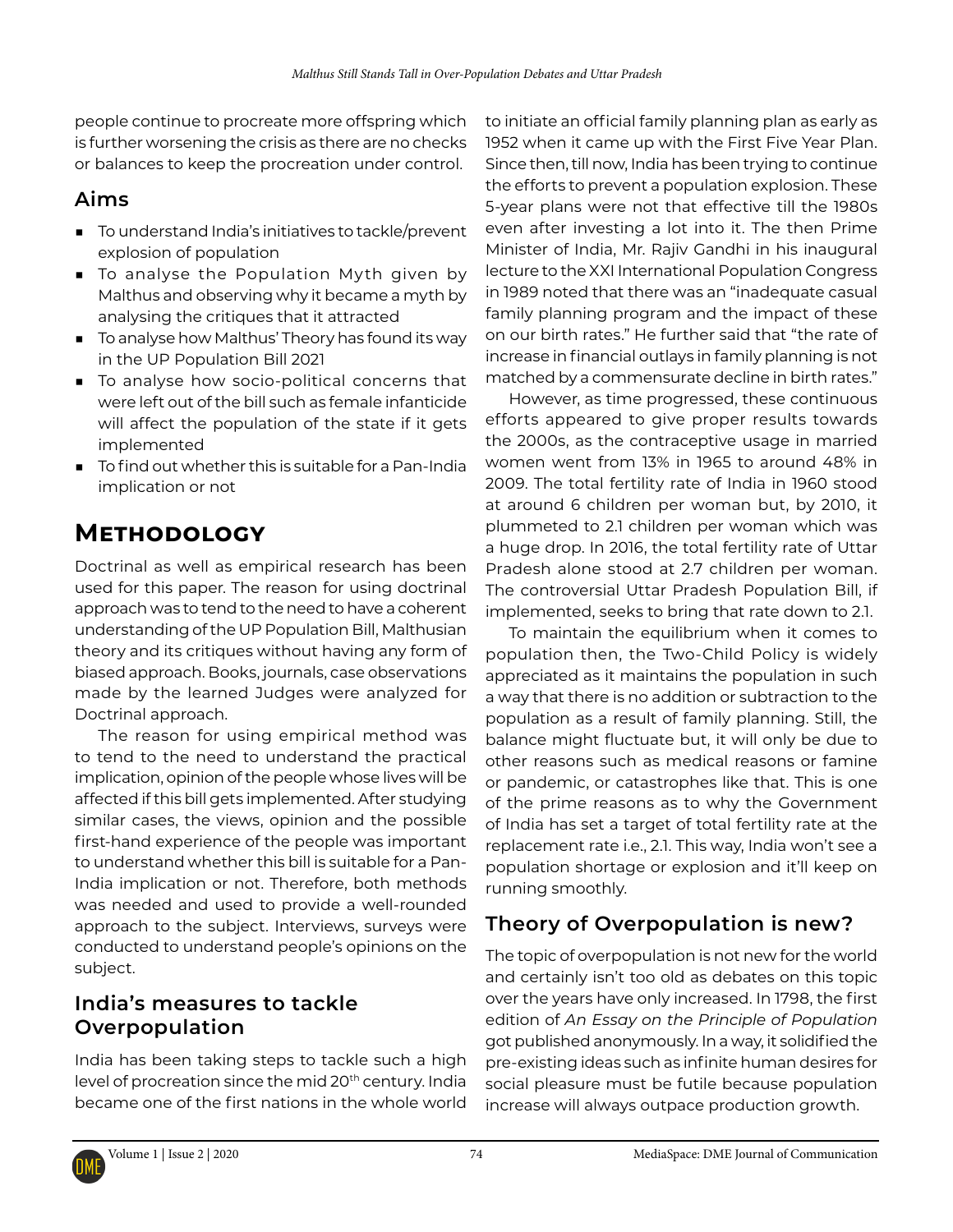This essay became a topic of debate as it not only talked about and explained such controversial concepts but, also gave some relevant logic to prove them. The book as mentioned was published anonymously, however, later the author was identified as Thomas Robert Malthus (An English economist and demographer, specializing in the field of Poor laws on Population growth).

In 1804, Malthus revised it by shifting the focus of the essay from calculation to the actual theoretical part to prove that his theory was correct. To understand the population myth, we will first have to look at what the *Essay on the Principle of Population* said, and then we will look at its critiques to understand why it became a myth.

### **Malthus' Essay on Principle of Population**

Thomas Robert Malthus' paper titled *An Essay on the Principle of Population* made a few significant arguments that attracted a lot of attention. Let us boil down those arguments to the most basic three put forth by him and look at each:

The population when unchecked, increases at a geometrical ratio but, the subsistence increases only in arithmetic ratio- The attraction between sexes and the urge to procreate is high in the society and it does not appear to be reducing anytime soon. Such passion and urge to procreate will lead to doubling the population every 25 years as it will grow at a geometrical ratio e.g. 1,2,4,8,16,32… Whereas, subsistence means the production of food increases only at an arithmetic ratio e.g. 1,2,3,4,5,6,7… where the common difference is 1.

The population must always be kept down when compared to the means of subsistence- The second point builds on the first, if the population isn't kept under the means of subsistence then it will outgrow subsistence's limit, and then the land will be overpopulated. If the geometric progression and arithmetic progression continues respectively then there will come a time after approximately 225 years, as Malthus argued that the population to subsistence will be 512 to 10. In 300 years the population to subsistence will be 4096 to 13 and in 2000 years the ratio will be incalculable. Therefore, for humans to survive, the population must always be kept under the means of subsistence or a *Positive Check* such as a famine or pandemic will occur through which nature will maintain the balance between the aforementioned.

If Preventive check isn't used to control the population then *Positive Checks* will do the work-Preventive check, in simpler words means family planning, late marriage, and controlling the urge to procreate. Positive Checks on the other hand come into the frame when preventive checks are not applied and the population exceeds the means of subsistence then nature itself unleashes some kind of catastrophe such as famine, drought, plague, pandemic, etc. to bring the population at least to the level of subsistence. Positive checks back then used to harm the poor of society the most. The richer section of the society is capable enough to protect themselves from such events as much as possible, however, the same cannot be said about the poor.

These were the three most significant arguments put forth by Malthus in his essay. Even today, when someone talks about overpopulation from an informed point of view then the mention of Malthusian theory and the aforementioned arguments will be a part of that discussion. At a glance, those theories might seem correct, however, his critiques made some strong arguments as well that was accepted widely. It is important to note that Malthus allegedly belonged to the Dystopian school of thought where nothing was perfect or ideal. This obviously would attract criticism from the philosophers belonging to other schools of thought such as Utilitarianism, Marxism, etc. Let us look at those critics ' arguments to understand the flaws or loopholes in Malthus' essay.

## **Godwin's Critique on Principle of Population**

William Godwin was an English journalist and a political philosopher. He mostly had opposing views to that of Malthus on overpopulation and the means of subsistence getting short. Since Godwin believed in the Utopian school of thought to some extent and Malthus believed in the dystopian school of thought to some extent, having opposing views was extremely normal as these schools of thought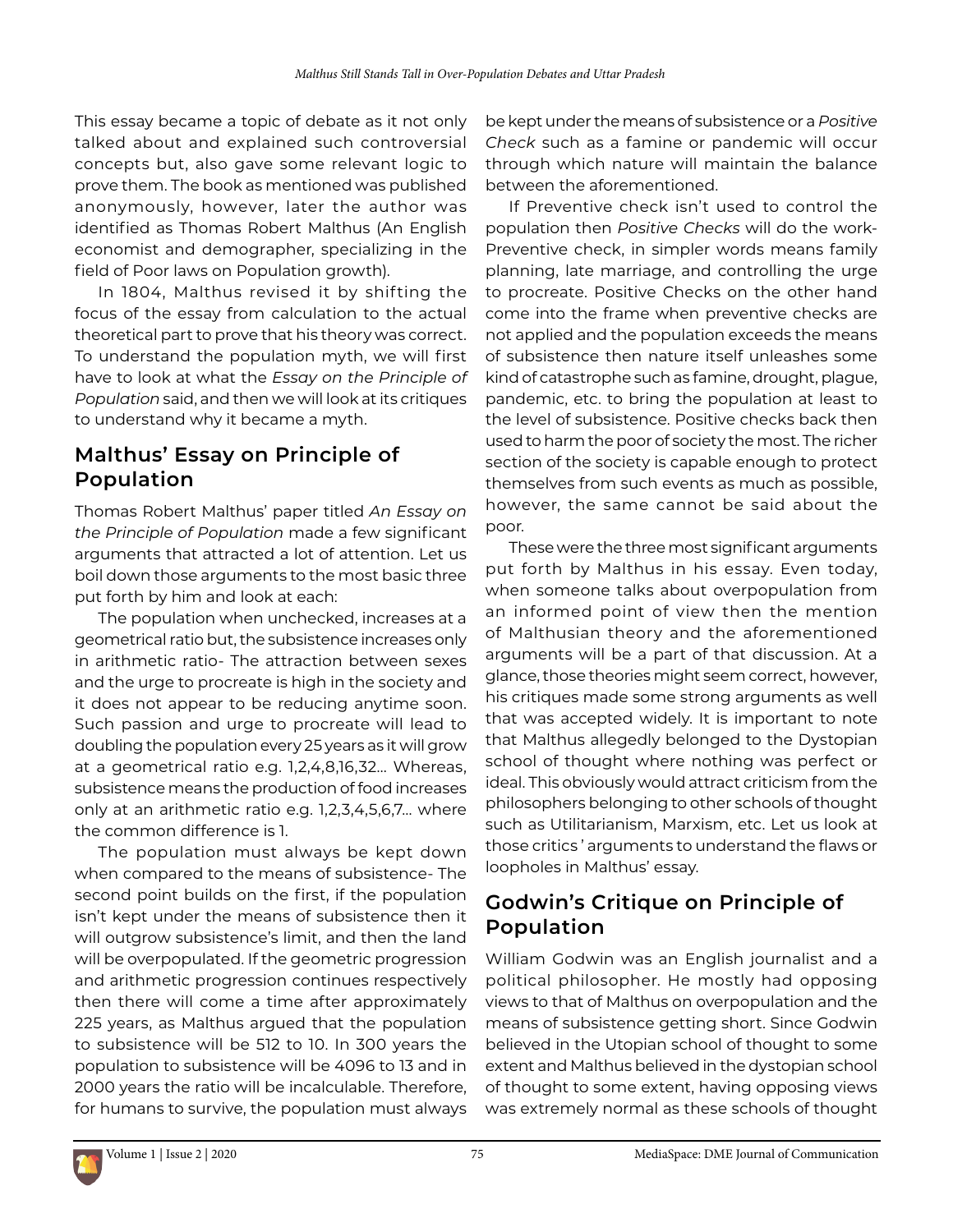have been opposing each other in one way or the other for centuries now.

Godwin's first critique of Malthus' essay was on institutional accountability. Godwin never liked institution or government's involvement in anything which could easily be observed through his writings, therefore, he didn't like Malthus' argument which asked the institutions to take up the responsibility. Malthus, in his argument, talked about having late marriages, his writing in a way signified that he was asking the institution of marriage as well as governments to do this however, Godwin shifted this responsibility on the individual by saying "The very admission of the necessity of prudence to prevent the misery from an overcharged population removes the blame from public institutions to the conduct of individuals."

While building on the aforementioned, Godwin's other critique was on a psychological aspect viz. individuals controlling their urges to procreate especially if they are poor. Malthus agreed that the proposition of sexuality can indeed be controlled by reason and in his second as well as the following editions of *An Essay on the Principle of Population,* he added "moral restraint" to the Positive Checks section.

# **Marx's Critique on Malthus' Theory**

Karl Marx said that social factors create a "law of population peculiar to the capitalistic mode of production." He further added that "every particular historic mode of production has its own special laws of population, historically valid within that particular sphere." Marx's critique of Malthusian Theory did not quite focus much on the overpopulation or it exceeding means of subsistence rather it was written while keeping capitalism in mind which was Marx's forte.

Marx's critique focused on the fact that there is enough means of subsistence however, the distribution of the same is not equal throughout the world as the majority of that is held by the capitalists alone and the poor get a very little part of it.

### **Darwin's Work Influenced by Malthus?**

Thomas Malthus' work on the *Principle of Population* has influenced Darwin's theories be it evolution or artificial selection or natural selection. Darwin was fascinated by the idea that the human population was growing faster than food production could sustain. If we draw parallels between Darwin's "Survival of the Fittest" and Malthus' "Poor will suffer the most as a result of Positive Checks" then both of them convey the same meaning to some extent.

If we look through the sociological lens then the poorer section of the society is usually considered weaker when compared to the richer section due to the lack of money, power, and dominance that comes with both. So, in some way, the poor or the weak won't survive in catastrophes such as droughts, famines, etc. Darwin's theories were influenced by Malthus and in a way it supported Malthus' theory however, Darwin's theories also built a separate path for itself without getting too caught up in Malthus's critiques arguments.

Now that we know what Malthus's theory was and what criticism did it primarily drew, let us move forward to understand how it became a myth in the bigger argument by his followers only.

#### **Theory Turned Myth: How Neo-Malthusianism Helped in the Collapse of Malthus' Theory**

Neo-Malthusian and Malthusian methodologies are not that different. Therefore, the critique of Malthusian Theory applies to Neo-Malthusian theory as well. Let us look at those theories and their critiques respectively.

- Misleading Results/Partial Explanations- One of the biggest critiques of both Malthusians and Neo-Malthusians when analyzed critically will be that both of them focus on a very small portion of the bigger picture which provides either misleading or partial explanations and the crucial thing to note is that they run primarily on assumptions rather than facts.
- Alleged catastrophes never hit- According to Dennis Hodgson in *Demography as Social Science and Policy Science,* he mentioned that when the 'catastrophes' predicted by the Neo-Malthusian 'orthodox demographers' never came then their assumptions were subject to scrutiny with startling results.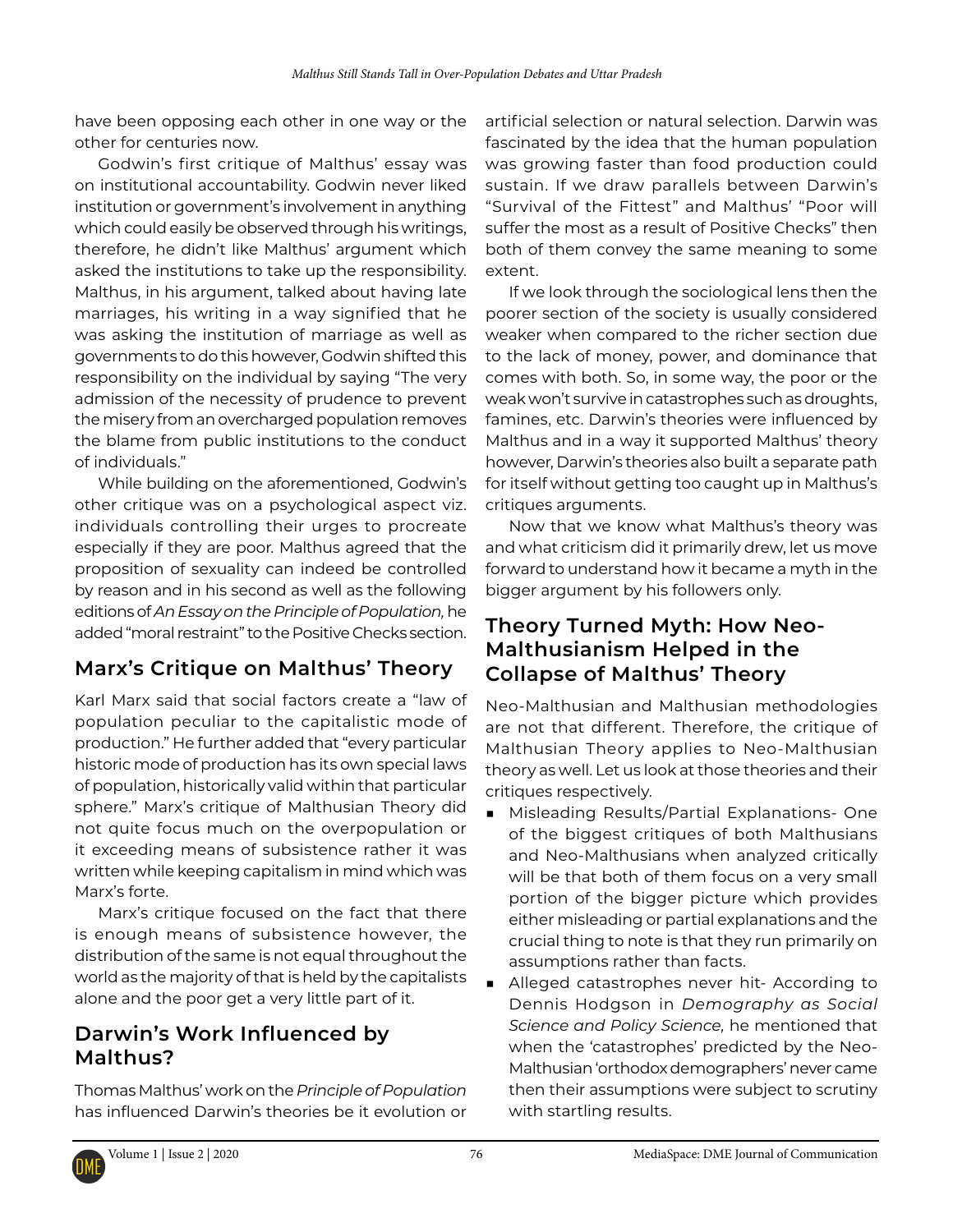- Over simplicity of complex relationships to prove a point- In *Population Growth, the Dependency Rate, and the Pace of Economic Development* by Allan C Kelley, he found that one of the assumptions of the Neo-Malthusians viz. high fertility would produce lower savings to be only partially correct. In the aforementioned, it is found that the actual relationship between both is much complicated than how it has been assumed and projected to the world to believe.
- Children are Short-term source of Expenditure: Another crucial argument by Neo-Malthusians is that due to the urge to procreate, more children will be born leading to more expenditure and means of subsistence running out faster than before. If we look at the topic of children from a sociological lens then children are not just a short-term source of expenditure for parents rather they are long term investment which will bear sweet fruits when the parents get old and need their children's support either financially or morally or any other manner for that matter.
- It can also be said that children are like "risk protection" for parents. As in, if any unfortunate events happen and the parents are not able to support the family or fulfill the needs then the children will take the baton from the parents to fulfill those needs.
- Reduced population results in less energy consumption- In *Is There A Population Problem In The Industrialised Countries* by Hofsen E., it is mentioned that according to the UN Estimates per capita energy consumption in the US is 50 times more than that of India.
- "The rich nations of the world that constitute 18% of the total population consume 66% of the Gross World Product whereas, the poorer nations that constitute 50% of the world's population consume 14% of the Gross World Product." Therefore, Neo-Malthusians views that are focused on birth rates, in a way, are just doing the job of diverting the attention from the exploitation of resources.

In a similar fashion, many other claims/arguments of Neo-Malthusians have also been debunked. Mahmood Mamdani in *The Myth of Population Control: Family, Caste and Class in an Indian Village* hinted at fraudulence with proper evidence against

the Neo-Malthusians. According to Mamdani, despite contrary evidence, their studies came to a pre-determined conclusion.

Due to all the aforementioned factors, the Malthusian and the Neo-Malthusian theories started becoming a myth and over time they became a myth to a great extent, however, they still hold significance in over-population debates because a section of the society still believes that their theories especially about the population exceeding the means of subsistence and positive checks such as COVID-19 are true. Let us now proceed to Uttar Pradesh Population Bill's scenario to analyze it critically and see how much of Malthus' arguments unofficially are based on the bill.

### **Uttar Pradesh Population Bill**

If we look at Uttar Pradesh's population according to Census 2011 then it was 199,812,341. It grew threefold when compared to the data of Census 1951 as aforementioned. Having such a high population in a state can sometimes become a bit tough to manage for a government especially when it already is the most populous state of the country. Therefore, to prevent a population explosion and to maintain the equilibrium in population, a two-child policy bill was introduced by the Government of Uttar Pradesh this year.

The presence of some parts of Malthusian theory and Neo-Malthusian theory can indeed be observed in the bill where it stated "In UTTAR PRADESH, there are the limited resources ecological and economic resources at hand, it is necessary and urgent that the provision of the basic necessities of human life including affordable food, safe drinking water, decent housing, access to quality education, economic/livelihood opportunities, power/ electricity for domestic consumption, and a secure living is accessible to all citizen. it is necessary to control, stabilize the population of the State for promotion of sustainable development with more equitable distribution." In the aforementioned, it could easily be observed that the state is introducing this bill to prevent a population explosion and prevent the population from exceeding the means of subsistence as argued by Malthus and Neo-Malthusians.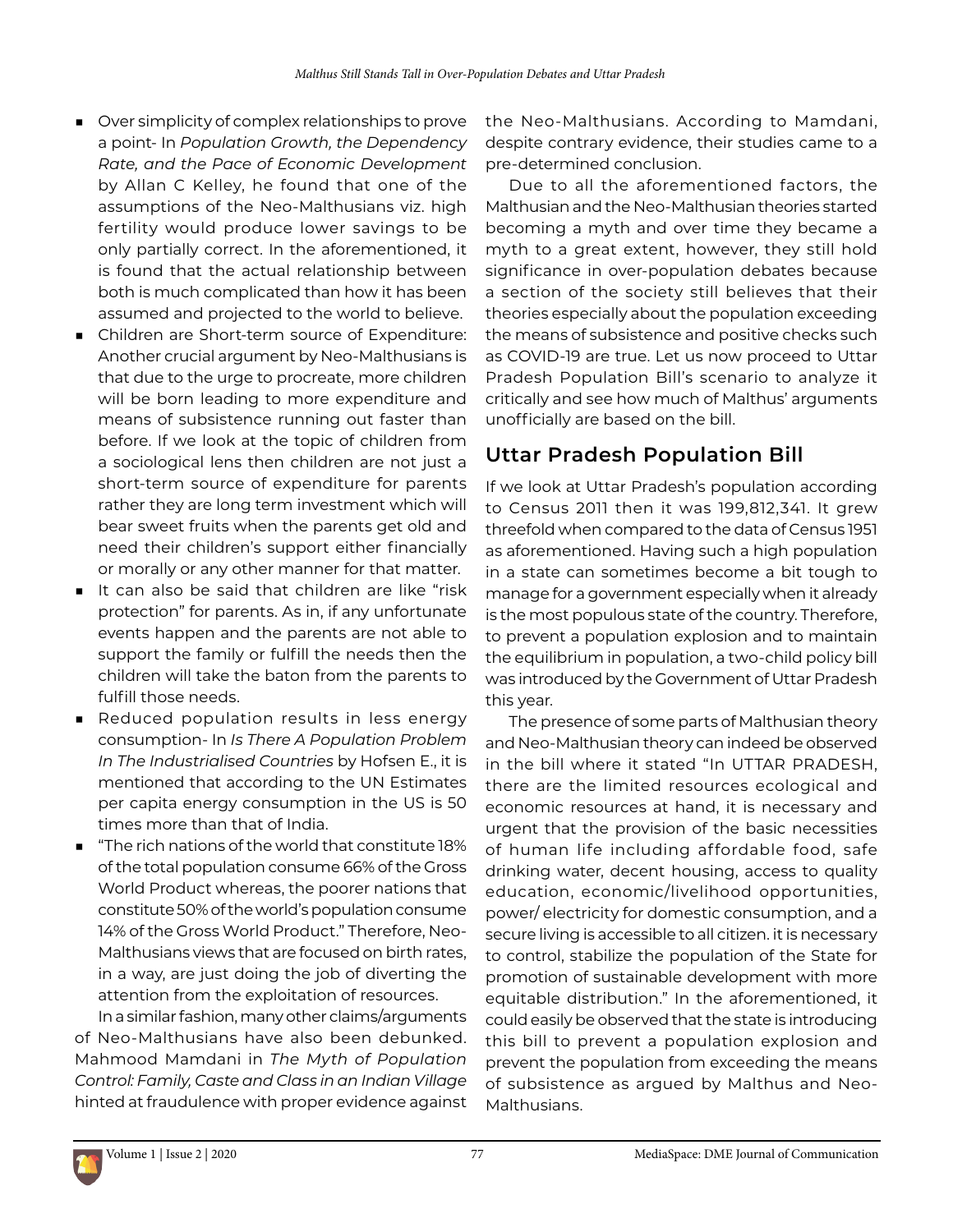It is possible that the Malthusian theory might have been the base of this policy in one way or the other as even today it is one of the most significant theories when it comes to over-population. However, the way in which this bill has been constructed has raised some questions from the social point of view such as- Is this bill targeting a certain section of the society, and will this bill forget to take female foeticide and infanticide into consideration?

As per the data available, the Total Fertility Rate of the Muslim community in Uttar Pradesh in the year 2015-16 stood at 3.1 children per woman and that of the Hindu community was 2.67 children per woman. As per these figures, the Muslim community will be asked to abide by this law probably more strictly than its Hindu counterparts.

In Lt. Col. Nitisha & Ors. V. Union of India & Ors., as per Dr. Chandrachud's words, indirect discrimination is an action that has a disproportionate impact on a certain community, even if it appears 'neutral' on the face of it. The Supreme Court then referred to the case of Fraser v. Canada, which laid down a simple test for understanding whether a policy action has a disproportionate impact on a certain group - one must embark on an inquiry to see if the law in question has the effect of 'reinforcing, perpetuating or exacerbating disadvantage'.

This bill also violates our fundamental right granted to us by the Constitution of India viz. The choice to Reproduce. In the landmark case of Justice K.S. Puttaswamy V. Union of India, the court held that privacy extends to personal autonomy relating to our mind, body, and choice-making. The most crucial part of personal autonomy is reproductive rights.





In Suchita Srivastava & Anr. V. Chandigarh Administration, the Apex Court held that the term "Liberty" under Article 21 of the Constitution of India includes a woman's right to make reproductive choices. This right includes a woman's entitlement to give birth and make decisions regarding reproduction free from discrimination. The Population Bill violates this and will discriminate between women based on the number of children they have.

If the bill is passed in its current form then it will lead to an increase in female infanticide and female foeticide that has been practiced in India for a long time now especially in Rural India. According to Census 1991, 2001, and 2011, Urban India has a higher child sex ratio than rural India. Let us now analyze the bill critically to see how it has allegedly not taken the social evils such as female infanticide, and female foeticide into consideration.

#### **Female Infanticide and Foeticide in Uttar Pradesh and the Bill's Possible Contribution**

A research paper titled *Probabilistic Projection of the Sex Ratio at Birth and Missing Female Births by State and Union Territory in India* found that the state of Uttar Pradesh is expected to miss out on more than 2 million of female births from 2017 to 2030.

This research was published in 2020 when there was no idea of even the existence of the UP Population Bill. Now that this bill has been drafted, chances are that if it gets implemented then this figure will likely shoot up. If we look at China as an example when it adopted One-Child Policy and subsequently Two-Child Policy then it increased the abandonment of girl children, falling sex ratios, and a society that thrived on forced sterilization. To prove further that Uttar Pradesh will be no different, the child sex ratio of UP has dropped from 916 in 2001 to 902 in 2011. After the bill, it will only worsen as did China.

# **Conclusion**

The bill does have traces of Malthus' theory and it **Figure 1:** Graphics by- Our World In Data can be said that he still stands tall in overpopulation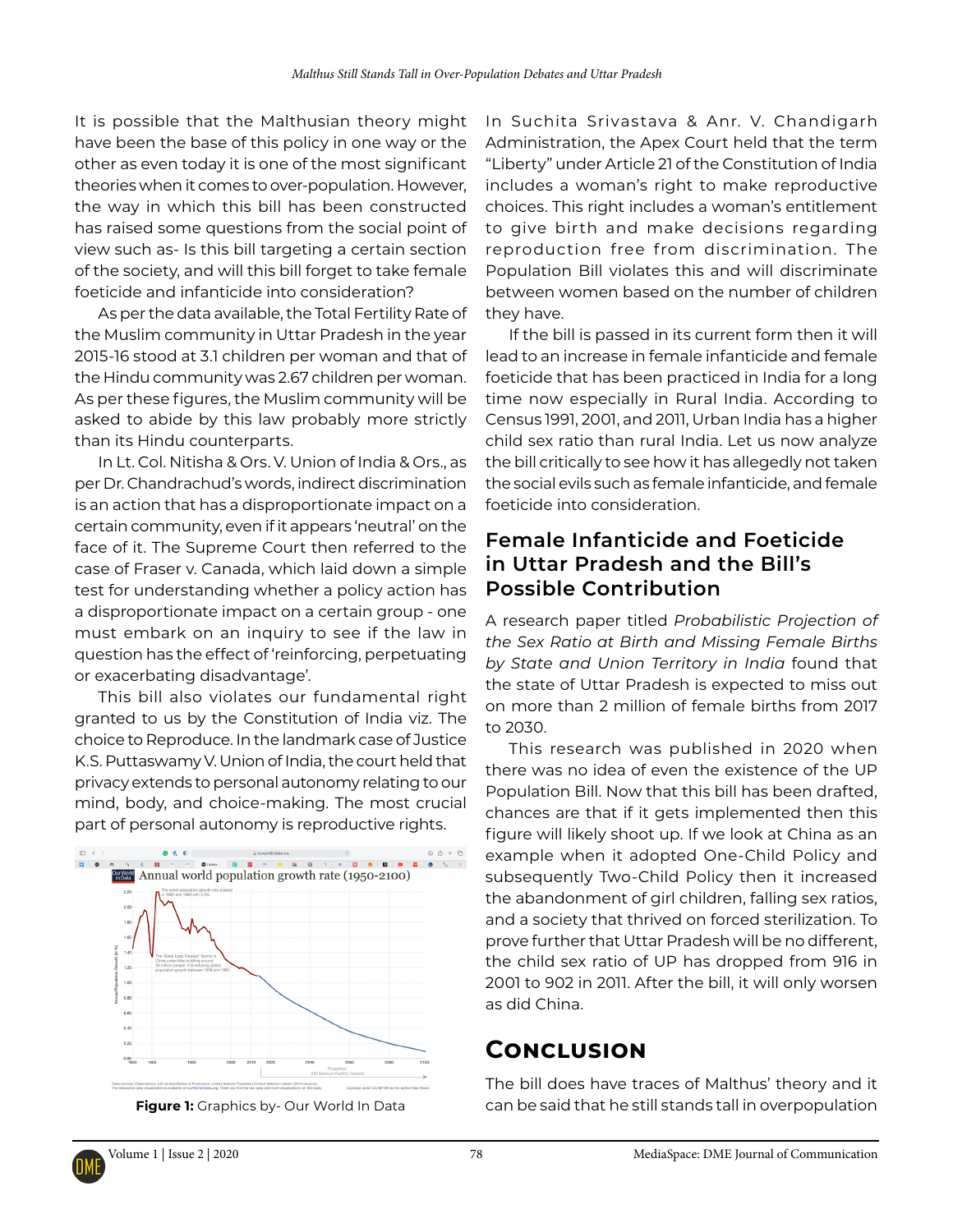debates and Uttar Pradesh's Population Bill. However, a pan-India application of this bill would create a lot of chaos and would violate our fundamental rights. The population of UP came down from 3.8 in 2005-06 to 2.7 in 2016 on its own without much of government's interference so, in a way this bill isn't the need of the hour.

Generally speaking, the fear of over-population is unnecessary as shown in the Figure 1, the Annual World Population Growth Rate according to Our World in Data has been decreasing since the 2000s and will continue to do so. The population will grow as our total fertility rate is still more than the replacement rate but, that doesn't mean that we have to be alarmed and take measures to control it. Even if we have a huge population crisis then we can try to work around with it by creating more advancements in technologies, more employment, more awareness, etc. Therefore, all this fear of population explosion is nothing more than a Population Myth that we believe and are trapped within.

## **References**

- *Population Census 2011*. (2011). Registrar General and Census Commissioner of India. <https://www.census2011.co.in>
- *India Population (2021)*. (n.d.). Worldometer. Retrieved October 18, 2021, from [https://www.worldometers.info/](https://www.worldometers.info/world-population/india-population/) [world-population/india-population/](https://www.worldometers.info/world-population/india-population/)
- *A 2 DECADAL VARIATION IN POPULATION SINCE 1901*. (2011). Registrar General and Census Commissioner of India. [https://www.censusindia.gov.in/2011census/](https://www.censusindia.gov.in/2011census/PCA/A-2_Data_Tables/00%20A%202-India.pdf) [PCA/A-2\\_Data\\_Tables/00%20A%202-India.pdf](https://www.censusindia.gov.in/2011census/PCA/A-2_Data_Tables/00%20A%202-India.pdf)
- *Population of Uttar Pradesh*. (2020). StatisticsTimes.com. Retrieved October 18, 2021, from [https://statisticstimes.](https://statisticstimes.com/demographics/india/uttar-pradesh-population.php) [com/demographics/india/uttar-pradesh-population.](https://statisticstimes.com/demographics/india/uttar-pradesh-population.php) [php](https://statisticstimes.com/demographics/india/uttar-pradesh-population.php)
- Rao, M. (1994). An Imagined Reality: Malthusianism, Neo-Malthusianism and Population Myth. *Economic and Political Weekly*, *29*(5), 40-52. [http://www.jstor.org/](http://www.jstor.org/stable/4400725) [stable/4400725](http://www.jstor.org/stable/4400725)
- *India and Family Planning: An Overview*. (n.d.). Searo. [https://](https://web.archive.org/web/20091221114019/www.searo.who.int/LinkFiles/Family_Planning_Fact_Sheets_india.pdf) [web.archive.org/web/20091221114019/www.searo.who.](https://web.archive.org/web/20091221114019/www.searo.who.int/LinkFiles/Family_Planning_Fact_Sheets_india.pdf) [int/LinkFiles/Family\\_Planning\\_Fact\\_Sheets\\_india.pdf](https://web.archive.org/web/20091221114019/www.searo.who.int/LinkFiles/Family_Planning_Fact_Sheets_india.pdf)
- Halli, S. S., Ashwini, D., & Dehury, B. (2019, August 23). *Fertility and family planning in Uttar Pradesh, India: Major progress and persistent gaps* (16, 129). Reprod Health. [https://](https://doi.org/10.1186/s12978-019-0790-x) [doi.org/10.1186/s12978-019-0790-x](https://doi.org/10.1186/s12978-019-0790-x)
- Gangwar, S., Bajaj, S., & Jha, R. K. (2021, August 31). Population populism: How redundant is UP's two-child policy? *Down To Earth*. [https://www.downtoearth.org.](https://www.downtoearth.org.in/blog/governance/population-populism-how-redundant-is-up-s-two-child-policy--78738) [in/blog/governance/population-populism-how-redun](https://www.downtoearth.org.in/blog/governance/population-populism-how-redundant-is-up-s-two-child-policy--78738)[dant-is-up-s-two-child-policy--78738](https://www.downtoearth.org.in/blog/governance/population-populism-how-redundant-is-up-s-two-child-policy--78738)
- Tripathi, D. (2016, July 26). What are India's Challenges as its Fertility Rate Falls? *Live Mint*. [https://www.livemint.com/](https://www.livemint.com/news/india/what-are-india-s-challenges-as-its-fertility-rate-falls-1563907229812.html) [news/india/what-are-india-s-challenges-as-its-fertility](https://www.livemint.com/news/india/what-are-india-s-challenges-as-its-fertility-rate-falls-1563907229812.html)[rate-falls-1563907229812.html](https://www.livemint.com/news/india/what-are-india-s-challenges-as-its-fertility-rate-falls-1563907229812.html)
- Paul, C. K. (n.d.). *William Godwin: His friends and contemporaries. By C. Kegan Paul* (Vol. 2, pp. 321-25). Digital General Collection. https://quod.lib.umich.edu/g/ genpub/abs1423.0001.001/341?page=root;rgn=full+tex t;size=100;view=image
- Himmelfarb, G. (1961). *On population* (1st ed.). New York: Modern Library.
- Rao, M. (1994). An Imagined Reality: Malthusianism, Neo-Malthusianism and Population Myth. *Economic and Political Weekly*, *29*(5), 40-52. [http://www.jstor.org/](http://www.jstor.org/stable/4400725) [stable/4400725](http://www.jstor.org/stable/4400725)
- How did Thomas Malthus influence Darwin?. *University of South Africa*. [https://www3.unisa.ac.za/6ytav/archive.](https://www3.unisa.ac.za/6ytav/archive.php?page=how-did-thomas-malthus-influence-darwin) [php?page=how-did-thomas-malthus-influence-dar](https://www3.unisa.ac.za/6ytav/archive.php?page=how-did-thomas-malthus-influence-darwin)[win.](https://www3.unisa.ac.za/6ytav/archive.php?page=how-did-thomas-malthus-influence-darwin)
- Hodgson, D. (1983). *Demography as Social Science and Policy Science*. Population and Development Review. https:// doi.org/10.2307/1972893Kelley, A. C. (1973). Population Growth, the Dependency Rate, and the Pace of Economic Development. *Population Studies*, *27*(3). https:// www.jstor.org/stable/2173761
- Ruhil, R. (2017). Is population really a problem? *MOJ Public Health*, *5*(5),
- https://medcraveonline.com/MOJPH/is-population-really-a-problem.html
- Rao, M. (1994). An Imagined Reality: Malthusianism, Neo-Malthusianism and Population Myth. *Economic and Political Weekly*, *29*(5), 40-52. [http://www.jstor.org/](http://www.jstor.org/stable/4400725) [stable/4400725](http://www.jstor.org/stable/4400725)
- Varma, R. (1974). Review of The Myth of Population Control: Family, Caste and Class in an Indian Village; Crucifixion of the Unborn: Underpopulated India, by M. Mamdani & V. J. Panicker. *Social Scientist*, *3*(2), [https://doi.](https://doi.org/10.2307/3516254) [org/10.2307/3516254](https://doi.org/10.2307/3516254)
- *Population of Uttar Pradesh*. (2020). StatisticsTimes.com. Retrieved October 18, 2021, from [https://statisticstimes.](https://statisticstimes.com/demographics/india/uttar-pradesh-population.php) [com/demographics/india/uttar-pradesh-population.php](https://statisticstimes.com/demographics/india/uttar-pradesh-population.php)
- *The Uttar Pradesh Population (Control, Stabilization and Welfare) Bill, 2021*. (2021). Live Law. [https://www.livelaw.](https://www.livelaw.in/pdf_upload/up-population-control-bill-draft-396420.pdf) [in/pdf\\_upload/up-population-control-bill-draft-396420.](https://www.livelaw.in/pdf_upload/up-population-control-bill-draft-396420.pdf) [pdf](https://www.livelaw.in/pdf_upload/up-population-control-bill-draft-396420.pdf)
- Chandrachud, D. Y. (2020). *Lt. Col. Nitisha & Ors. V. Union of India & Ors. Dr. D Y Chandrachud. Ind. SC*. Indian Kanoon. <https://indiankanoon.org/doc/190567716/>
- Garg, I. (2021, July 14). UP's Draft Population Bill Legally Violates Privacy & Socially Alienates Muslims. *The Quint*. https://www.thequint.com/voices/opinion/ uttar-pradeshs-draft-population-control-bill-bjp-weapon-to-alienate-muslims-violate-privacy-yogi-adityanath-welfare-schemes#read-more
- Chandrachud, D. Y. (2017). *Justice K.S. Puttaswamy & Anr. V. Union of India & Ors. Dr. D Y Chandrachud*. Indian Kanoon. [https://indiankanoon.org/doc/91938676/.](https://indiankanoon.org/doc/91938676/)